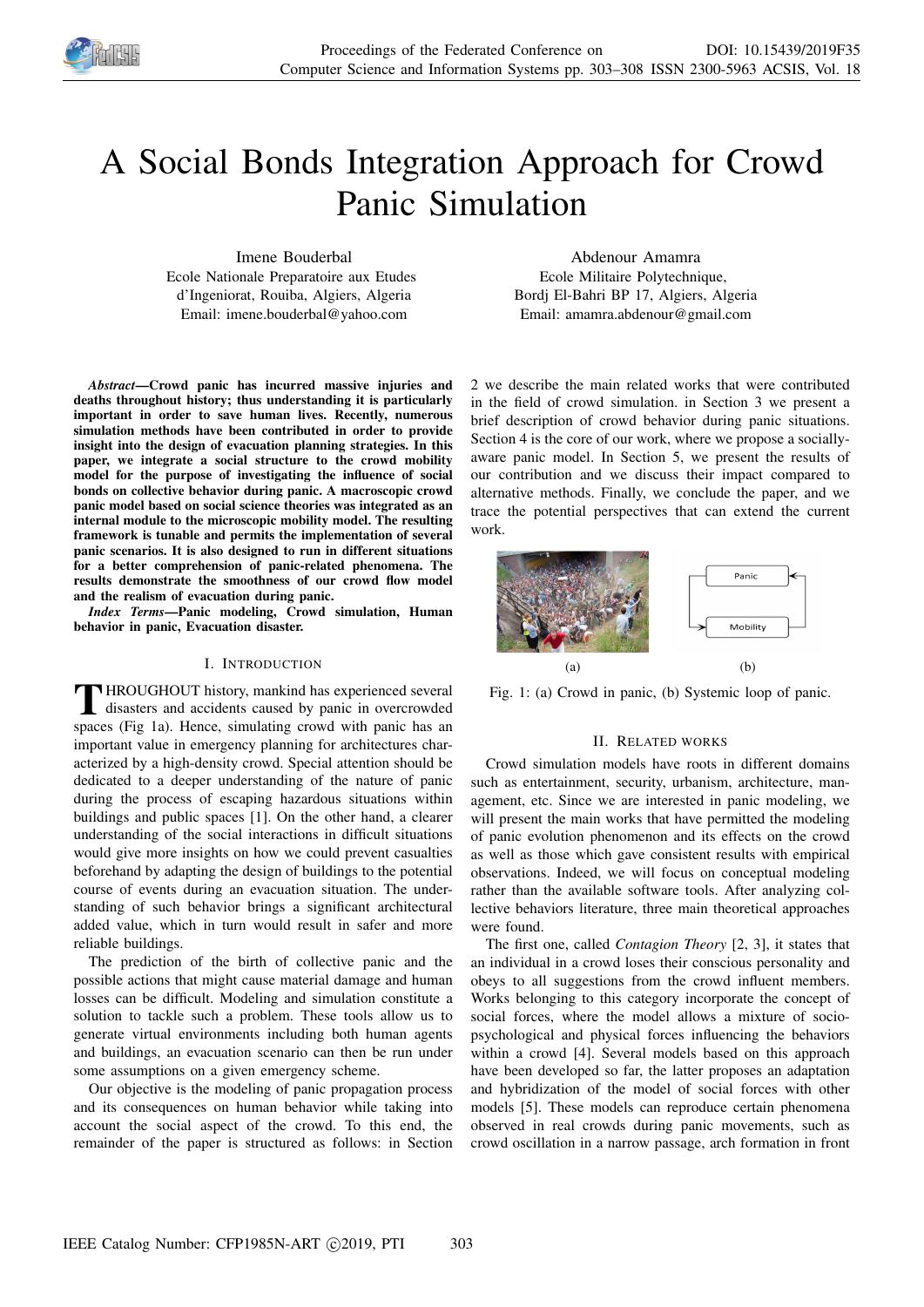of an exit, lane formation, etc. However, they neglect the description of panic evolution phenomenon and reproduce only some of its aspects. Moreover, the social structure of the crowd is neglected and the evolution of the emotional state of individuals is not taken into account, which impinges on the realism.

The second approach is based on the *Emergent Norm Theory* [6], which considers that the collective behavior is an outcome of the interactions among individuals, which are able to evaluate the information they receive and to decide on its usage at the present situation. In fact, agents assign positive or negative values to the information, which leads to the development of an interactive cognition. This approach analyzes the agent's micro-properties that help in the social system formation. It also analyzes the behavior patterns at a group level. An example of works based on this approach can be found in [7], where the authors describe an individual behavior model for agents. Although there is no explicit way of interaction or communication, each agent is aware of itself and their peers.

The last approach is a variant of the second one, commonly called *Structuralism*, it inverts the formula and emphasizes the social structure studies and their impact on individuals. It is a macro-to-micro approach since it considers that the changes are triggered by the crowd (macro) to the individuals (micro). Social science research such as [8] embraced the structural theory approach. One of the works that had implemented the macro-to-micro approach for panic crowd situations is [9], where the authors utilized system dynamics and consider that panic is a domino effect. In fact, the movements of individuals result from two complementary models that interact and influence each other mutually, namely the mobility model and the panic model (Fig 1b).

These models are more informative than those based on alternative approaches. In fact, they allow us to describe the beginning and the evolution of panic, thereby to adapt the behaviors to the individual state. However, the solutions that were found model sudden transitions between different states of human emotions. In fact, before an individual behaves in a non-rational fashion, they go through a stage called *Limited Rationality* and can remain in it or calm down without reaching the state of panic. Also, these models do not take into account the social structure of the crowd.

#### III. CROWD PANIC

Understanding how crowds behave during critical situations has long been necessary for emergency response and management. In fact, most of the normal behavior vanishes when pedestrians face an emergency situation (it does not always have to be an emergency situation, however, similar actions can be observed for example among crowds trying to get the best seats at a concert or consumers running for sales) and non-adaptive crowd behaviors appear. These behaviors are recognized to be responsible for the death and injury of most victims in crowd disasters. Non-adaptive crowd behaviors refer to the destructive actions that a crowd may experience

in emergency situations, such as stampede, pushing, knocking and trampling on others [1]. Generally, these behaviors are the result of a dangerous psycho-sociological phenomenon, which is *panic*.

Panic is a phenomenon generally studied in psychology and human science and often identified by its consequences. It is triggered whenever a situation of tension worsens, slips or escapes from human control. Panic is defined as an intense fear triggered by the occurrence of a real or imaginary danger felt simultaneously by all individuals in a group, a crowd or a population, characterized by the regression of mentalities to an archaic and gregarious level, leading to primitive reactions of hopeless jumps, indiscriminate agitation of violence or collective suicide [5]. Nevertheless, discrepancies exist between the definition of triggering and propagation processes. This difference gives rise to different social theories [1]. The latter differs in the definition of the relationship between disasters and panic phenomenon, and the type of behavior in a state of panic. Despite the differences, these approaches come together on two important points:

- Panic is a feeling of extreme fear that invades the pedestrian following the perception of possible danger;
- Social interaction in a crowd promotes the spread of panic.

### IV. PROPOSED MODEL

In order to ensure the safety of people and reduce the impact of panic caused by disasters, it is necessary to understand and model this dangerous phenomenon, its propagation process, and its consequences. Panic model presented hereinafter is based on system dynamics. It has been integrated into a mobility model for crowd evacuation simulation during catastrophes. Besides, it uses the same environment and pedestrian modeling (Fig 1b). The proposed mobility model is microscopic, whereas the proposed panic model is macroscopic (Fig 2). Thereby, panic model permits the study of the evolution of panic phenomenon at a different level of granularity than that adopted for the study of mobility. Many types of relations coexist between the individuals of a crowd (family bonds, friendships, professional relations, etc.). Behaviors and decisions made by these individuals depend strongly on the social relations [10, 11]. We added a social model that describes the social structure of the crowd and its evolution during the emergency in order to study their effects on pedestrians mobility and the propagation of panic.

## *A. Social structure of the crowd*

In order to build an innovative solution for crowd modeling, we chose to integrate an important aspect into our mobility model which is the *social structure of the crowd*. This latter could be integrated by using a social model [2]. The one we adopted in our work is *Small World* because its generated graphs are the closest to the real representation of contacts between individuals and groups and their evolution in space and time. These graphs allow us to predict the evolution of the epidemic and by analogy the evolution of panic.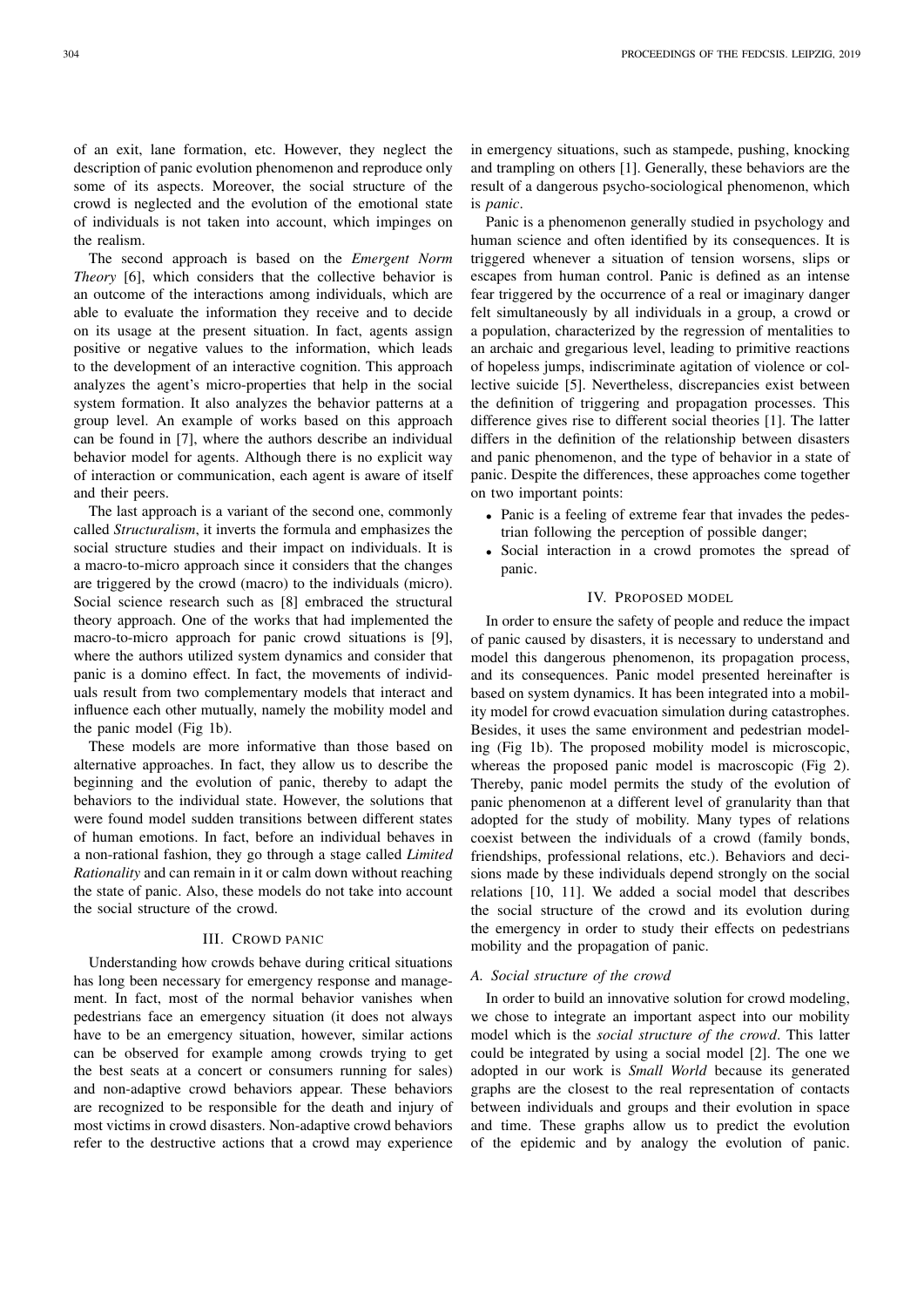We used a new model for generating small world graphs. Transformations and constructions that it orchestrates follow sociological behaviors observed and described in the literature. The generation process provided by this model is divided into three phases, each permits to accomplish a different aspect of links evolution in the crowd.

*1) Initialization:* The model we used is configurable. The generative process behind it permits to create a simple, connected and undirected graph  $G = (V; E)$ , of |V| nodes and  $|E|$  edges.

*2) Creating nodes (inserting agents into the simulated environment*): The first step allows the addition of new individuals in the social structure of the crowd. In fact, every time an agent is added to the simulation environment, they join the social structure. The graph thus obtained contains the expected number of nodes but does not reach the expected number of edges. This first step returns a connected simple, acyclic graph, resulting in a topology similar to that of a tree. It represents the initial social links that will evolve during the simulation.

*3) Adding random edges (connecting agents):* The second phase allows us to link members of the crowd randomly. This step serves to reproduce the process of connecting people that know each other, either before joining the network or afterward. In order to implement different types of social links, we included a weighting strategy to the links. Each edge will be assigned a value that represents its type. We model three types of links: family, friendship link and professional.

*4) Reinforcement of communities:* This stage corresponds to the moment when the members of the network begin to establish relationships with other members who share the same friends. Two persons who didn't know each other beforehand can potentially become friends, which will lead to the creation of new links between them. The creation of edges according to this scheme allows the strengthening of communities, thereby increasing the agglomeration coefficient of the generated network. Unlike the first two phases that run before the launch of the simulation, the latter runs simultaneously with the mobility model.

# *B. Adaptation of Susceptible, Infectious and Recovered (SIR) epidemic model for panic propagation*

The panic model was integrated into the mobility model and it uses the same environment and pedestrian modeling. The analogy between panic and contagion led us to a propagation model inspired by the epidemiological ones, and strengthened by the work of [12] and [3]. We adapted the SIR compartmental model [13] to describe the evolution and spread of panic within a crowd. Compartmental models are a technique used to simplify the mathematical modeling of infectious disease. For instance, the population is divided into compartments, with the assumption that all the individual within the same compartment share the same properties [13]. These models are usually modeled through ordinary differential equations (which are deterministic), but can also be viewed in a stochastic framework, which is as realistic as complicated to analyze (Fig 2a). Our version of the SIR model consists of four

compartments where individuals are classified according to their emotional state:

- SP: compartment of people susceptible to panic.
- RL: compartment of people who behave with limited rationality. The individuals of this compartment have not yet reached the state of panic but are already disturbed.
- NR (P): compartment of people in a state of panic. The individuals of this compartment have reached the state of panic and behave irrationally.
- NP: compartment containing non-panicked people (calm).

In fact, an individual is not assigned to the compartment NP until he reaches the emergency exit and leaves the simulation environment. Furthermore, we added an intermediate step before the transition to the state of panic, which is modeled via the RL compartment. It was introduced to express the non-spontaneous aspect of panic. This latter appears when the negative emotions of the individual (fear, stress) reach a predefined threshold. This last can be modeled by latency periods in the RL compartment that are randomly chosen to be able to express the heterogeneity among individuals. We also admit that some individuals have personal predispositions to panic. They will be in a panic state at the beginning of the simulation and will represent the initial panic transmission vector.

- *1) Transitions between compartments:*
- Each susceptible individual moves from the compartment SP to the compartment RL with a transition rate  $(\alpha_1)$ following direct contact with a panicked person.
- $(\alpha_2)$  represents the transition rate from the compartment RL to the compartment SP. This transition expresses the possibility that an individual RL can calm down after a certain period of time without reaching the state of panic.
- $(\beta_1)$  is the transition rate for which RL individuals transit to the compartment NR (P). In fact, each individual of the RL compartment spends some time in the latter. The choice of this parameter is very important because it allows changing phases in the process of panic propagation between an active phase, when panic spreads, and an inactive phase when it disappears.
- $(\beta_2)$  is the transition rate for which panicked people pass to the RL compartment. This transition happens for each individual after being panicked for a certain period of time. This aspect has been added to our model to take into account the ephemeral aspect of panic.

# *C. Integration of the intermediate models*

In order to test and validate the proposed solutions, we integrated them in our mobility model and we adapt this latter to the modifications added. We start by integrating the social structure of the crowd obtained via the social model Small World in the decision making the process of agents. Afterward, we integrate panic model developed as an internal module in the mobility model.

*1) Integration of the social structure into the decisionmaking process:* Individuals will, now, adjust their displacement vector so as to evacuate while joining members that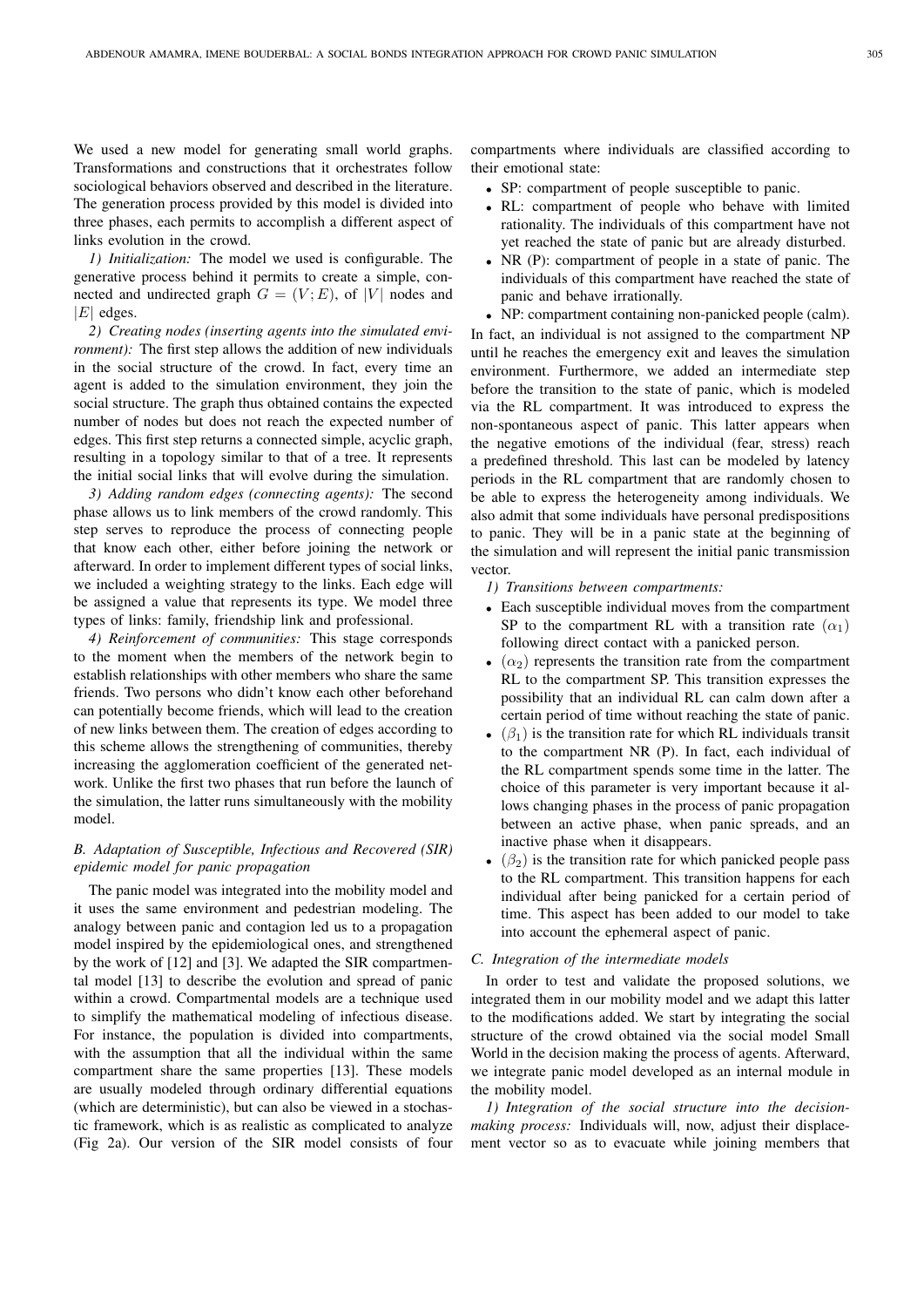belong to their social group. This strategy was implemented using the distance maps obtained by the *FMM* method and provided by one of the two upper layers of the environment model in Fig 2b. Hence, each agent will have the possibility to identify the positions of individuals with whom they are socially linked and to choose the member to join according to the type of the link. The decision-making process consists of the following iterative steps:

- 1) Collect distance maps provided by the environment layers;
- 2) Collect the map of social links;
- 3) Identify the member to join among those having a social link with it;
- 4) Trigger a movement decision based on the collected data;
- 5) Perceive near environment information;
- 6) Adjust the decision according to the social forces model and behavior rules;
- 7) Take into consideration the individual properties that influence the decision;
- 8) Execute the decision.



Fig. 2: (a) Proposed panic model, (b) Mobility model architecture.

*2) Integration of panic model:* The integration of panic model will change the system's flow. In fact, mobility and panic interact and influence each other mutually. Panic is nothing more than a structure contained in the crowd that will be activated when certain conditions are met. The general process of unfolding panic model follows two main phases. The first one takes place before the launch of the simulation. It allows the user to initialize the individuals initially panicked. Whereas, the second takes place during the simulation. In fact, it runs in parallel with the mobility model.

*3) Panic consequences modeling:* Once an individual becomes panicked, he behaves in a non-rational manner and adopts a social attitude toward the rest of the crowd, even toward members of their own social group. This behavioral disorder is reflected in our mobility model by the disappearance of social values and the emergence of violence and individualism. Violence was modeled by incrementing repulsive forces and individualism through the non-consideration of the social structure in the decision-making process. Nevertheless, panicked behaviors vary according to the nature of each person. We modeled this heterogeneity through different criteria and individual characteristics such as aggressiveness, restriction of the field of vision, increasing the speed of movement or reducing the comfort distance.

#### V. RESULTS AND DISCUSSION

In this section, we study the flow while taking into account the social structure of the crowd and panic phenomenon. The validation of the mobility model was carried out on two steps: qualitative and quantitative. Several qualitative aspects of pedestrian dynamics were reproduced by our model such as lane formation, the arch phenomenon, oscillations at the bottleneck, etc (Fig 3a), and no more unrealistic congestions are encountered (Fig 3b). The quantitative study that we conducted regards pedestrians' flow through a narrow path (bottleneck) (Fig 3c). The experimental setup that we simulated was inspired by [14]. The results obtained using our mobility model correspond well to the real-world observations (Tab I, II).



Fig. 3: (a) (b) Qualitative aspects obtained by the mobility model, (c) Bottleneck generation with our simulation framework, (d) Real simulation scenario

#### *A. Study of social structure impact*

First, we start with the simulation results obtained without introducing the social structure into the mobility model in

TABLE I: Experimental specific flow  $J_{s,exp}$  [14]

| b(m) | $N_h = 20$ | $N_b = 40$ | $N_b = 60$ |
|------|------------|------------|------------|
| 0.8  | 1.86       | 1.77       | 1.61       |
| 0.9  | 2.06       | 1.91       | 1.86       |
| 1.0  | 2.19       | 2.08       | 19         |
| 11   | 1.78       | 1.93       | 1.93       |
| 12   | 2.31       | 1.81       | 197        |

TABLE II: Values of the specific flow  $J_s$  obtained using our Framework.

| b(m)           | $N_h = 20$ | $N_b = 40$ | $N_b = 60$ |
|----------------|------------|------------|------------|
| 0.8            | 1.73       | 1.45       | 1.40       |
| 0.9            | 1.92       | 1.49       | 1.53       |
| 1.0            | 2.07       | 1.63       | 1.66       |
| 1 <sub>1</sub> | 2.26       | 1.78       | 1.73       |
| 12             | 2.35       | 1.83       | 1.86       |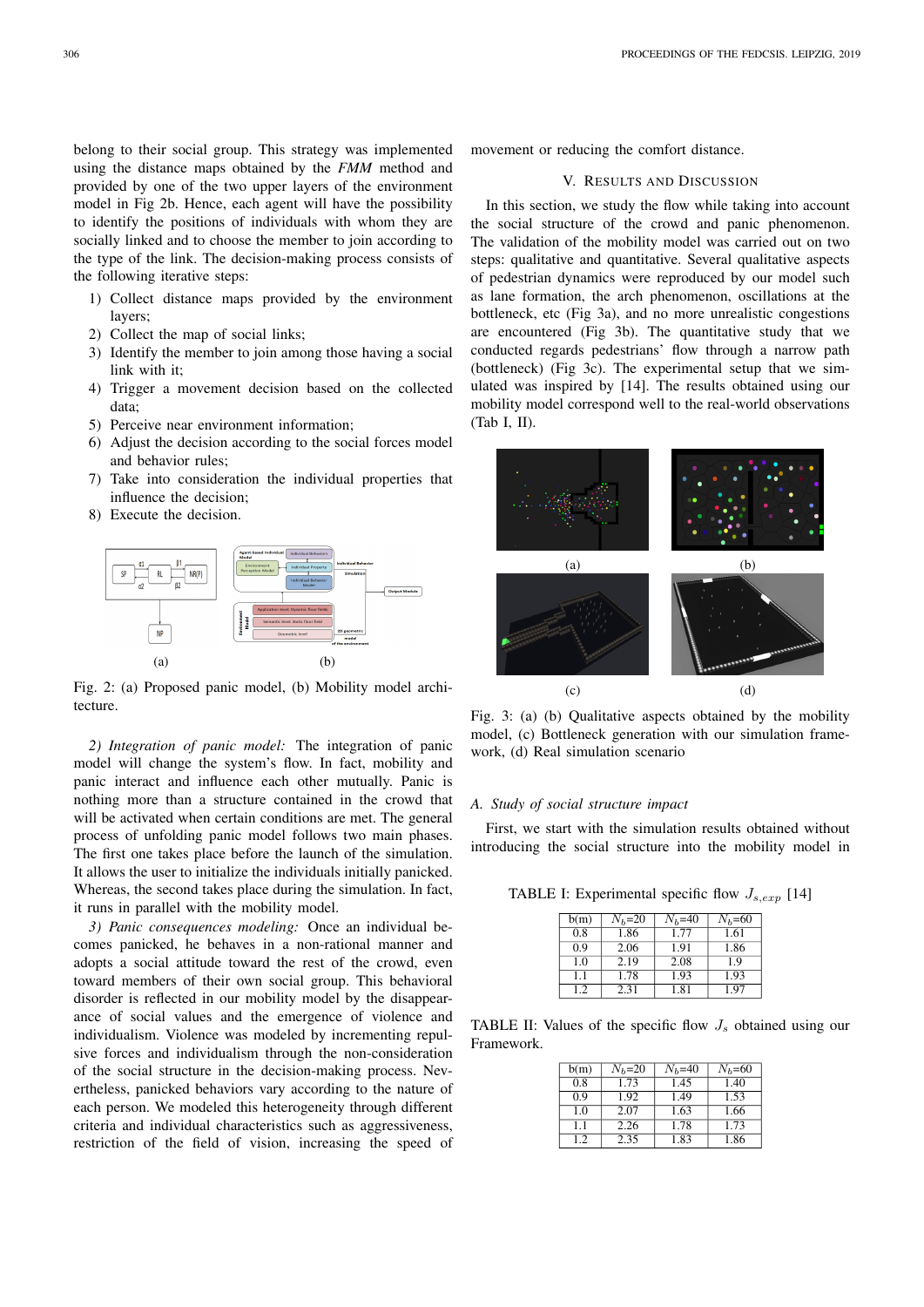order to study the impact of this latter on the decision-making process without introducing panic. In order to distinguish social links influence, we run a series of simulations using the same scenario with the new and the old version of the mobility model. The test scenario we used is inspired by that illustrated in (Fig 3d).

Several qualitative aspects of pedestrian dynamics were reproduced by our model. Many of which were already obtained without the social aspect of the crowd such as, lane formation, the arch phenomenon, oscillations at the bottleneck. However, by introducing the social aspect congestion reappears, as well as the formation of reconciliation movements and training groups of different sizes, which is closer to reality.

#### *B. Study of panic propagation and its effects*

In order to simplify the study of panic propagation, we simulate without mobility. Since there is not a method to quantify the growth rates of emotion intensity [3], we vary the latency and infection period from one individual to another to express their emotional and psychological heterogeneity. Nevertheless, the proposed panic model is macroscopic, it describes the evolution of the population and not that of the individuals themselves. This evolution is considered continuous over time, which is reflected mathematically by an ordinary differential equation system :

$$
\begin{cases}\n\frac{dx}{dt} = -\alpha_1 \cdot x + \alpha_2 \cdot y \\
\frac{dy}{dt} = \alpha_1 \cdot x - (\frac{\beta_1}{N} \cdot z + \alpha_2) \cdot y + \beta_2 \cdot z \\
\frac{dz}{dt} = (\frac{\beta_1}{N} \cdot y - \beta_2) \cdot z\n\end{cases} (1)
$$

The ratio  $\frac{\beta_1}{N.\beta_2}.y$  defines the basic reproduction number R. According to its value, panic will spread or shrink. Generally, it is the initial value  $R_0$  that is used. We have either:

\n- $$
R_0 = \frac{\beta_1}{\beta_2} > 1
$$
: propagation,
\n- $R_0 = \frac{\beta_1}{\beta_2} < 1$ : shrinkage.
\n

Several methods exist to solve the differential equations system. We used the approximation obtained by the classical *Runge-Kutta* and we implemented it then integrated it to our simulation platform. In order to validate the hypothesis about panic propagation, we conducted an experiment inspired by the one presented in [3]. We start with a population of 50 individuals susceptible to panic, 70 individuals of limited rationality and 5 panicked individuals. We vary the value of the transition rates  $\beta_1$  and  $\beta_2$  to verify the validity of the expression of the basic reproduction number. Fig 4a and 4b show the evolution of the numbers of individuals in each compartment for  $R_0$ , respectively, greater than and less than 1.0.

The obtained results show that the spread of panic and its shrinkage depend on the choice of the user. Moreover, the behavior of individuals can be defined according to their state. This aspect allows for implementing several cases in order to study and evaluate faithfully safety procedures. By introducing mobility, the social structure of the crowd evolves



Fig. 4: Graphs showing the evolution of the number of SP, RL and P individuals for a basic reproduction number (a)  $R_0 > 1$ and (b)  $R_0 < 1$ .

and promotes the spread of panic and allows it to reach isolated groups.

In order to position our model among the existing ones, we conducted a comparison between the models [3, 15, 16] and the proposed one according to the following criteria: reactive/cognitive approach, micro-level explicitness, macrolevel explicitness, communication forms, and panic behavior explicitness.

The reactive and cognitive approaches are related to how individuals are modeled in the system. Authors in [3, 15] adopted both the cognitive approach, while [16] and the proposed model combine both approaches.

The micro and macro levels parameters refer to the presence of components that represent the collectivity in an explicit fashion. Concerning the micro level explicitness: [16] and [3] deal with it using agent-based models, [15] on the other hand, uses collective agents and our model uses a hybridization of individual behavior model, social forces model, and global rules. The macro level explicitness, however, was addressed using: group formation with social forces by [16], imaginary and group mind formation by [15], without detail in [3] and using a Social crowd model in our solution.

The communication form parameter deals with the interactions among the collectivity of agents. These interactions can happen either directly, indirectly or through the process of perturbation and dissipation. The communication was of this latter type in [15] and, indirect in [16], and [3] as well as in the proposed model.

Finally, panic behavior parameter deals with the usage of the collective behavior formation stage. If such a stage is modeled and the transition is described in detail for each agent, they could behave more realistically, and the simulation could be closer to reality. This aspect was not available in [16], and was modeled using: a framework based on symbolic interactionism in [15], a macroscopic model for panic spread based on an epidemiological approach in [3] and in the proposed solution.

# VI. CONCLUSION AND PERSPECTIVES

In this paper, we developed a macroscopic panic model that permits to study the evolution of a panicked population. This model is based on an epidemiological approach and takes into account the social aspect of the crowd. We also integrated this model as an internal component of a microscopic mobility model to investigate and explore the complementarity between